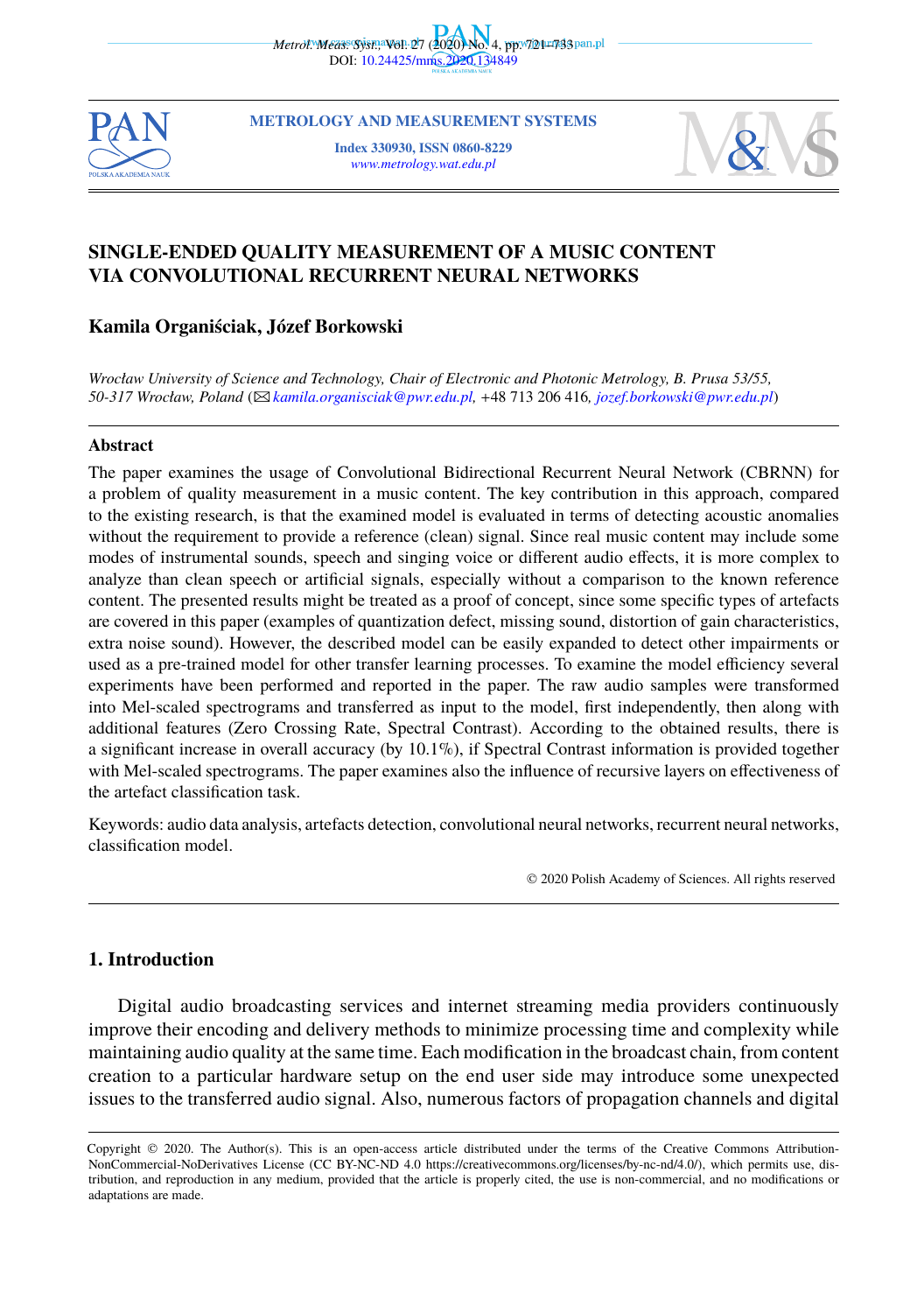standards can affect broadcast signals [1]. The traditional method of validating the quality of a real audio content is to perform subjective listening tests. However, the substantial amount of encoded contents makes it impractical to perform listening tests for each one of them. Reducing the scope of subjective tests does not resolve the problem, since the created contents differ significantly to provide a better custom user experience.

The evaluation of audio quality can be made through intrusive and nonintrusive metrics [2]. The first type of metrics provide audio quality information by comparing a degraded test signal with its reference (original unprocessed signal). One of the main problems with this technique can be limited access to the reference file. As the reference signal is usually the input for an encoder or another processing product, this approach seems to be correct only for a channelbased content. However, the channel-based approach is not sufficient anymore to encompass an immersive and interactive experience, primarily because of limited combinations of channels. Because of that, object and scene-based formats were introduced [3]. This new approach is much more extensible and efficient, however, the input signal cannot be compared directly to the encoder output without applying additional metadata and/or rendering the content first. For such cases non-intrusive (non-reference) metrics can be used which is able to predict audio quality just using the in-service signal. They can also provide continuous quality monitoring of an audio signal delivered to the end customer or regression tests for a particular node in an end-to-end broadcast ecosystem.

Two types of metrics can be used for audio quality assessment: subjective or objective [2]. While subjective metrics are more complex to analyze and more time consuming to prepare, objective metrics are more difficult to create, as their goal is to reflect the human perception as much as possible. In general, most methods are based on intrusive metrics and require a comparison with the reference signal. This paper examines a *Convolutional Bidirectional Recurrent Neural Network* (CBRNN) model as a new objective method which could be used as a step in automatic audio quality evaluation with no need to provide a reference signal, as it is natural to human perception – the humans are capable of assessing if there are any impairments in an audio content, even without a comparison with the reference (clean) signal.

## **2. The artefacts detection in audio signals – state of the art**

In general, an artefact detection task is a part of the audio quality assessment and is performed by subjective tests where listeners rate the overall quality of a test signal against its reference, following the standard described in ITU-RBS.1284-2 [4]. Since manual tests are an expensive and time-consuming process, there was a need to develop some other fully automatic methods. Currently, the most commonly used objective audio quality predictors, PEAQ (*Perceptual Evaluation of Audio Quality*) [5] (or PESQ Perceptual Evaluation of Speech Quality), POLQA (Perceptual Objective Listening Quality Analysis) [6], PEMO-Q (*Perception Model for Quality Assessment*) [7], STOI (Short-Time Objective Intelligibility) [8], VISQOL (*Virtual Speech Quality Objective Listener*) [9], SNR (*Signal-to-Noise Ratio*) [10] require the reference signals and/or specific types of noise that may degrade audio quality [11]. Existing non-reference solutions [12] are mainly focused on quality measurements of speech (ANIQUE (*Auditory Non-Intrusive Quality Estimation*) [13], HASQI (*Hearing Aid Speech Quality Index*) [14], POSQE (*Perceptual Output-based Speech Quality Evaluation*) [15], SRMR (*Standardized Root Mean Square*) [16] and others [17, 18]), synthetic audio signals [19], image [20] or video [19, 21, 22]. To the best of the authors' knowledge, there is no recommended non-reference objective method for a real music quality assessment.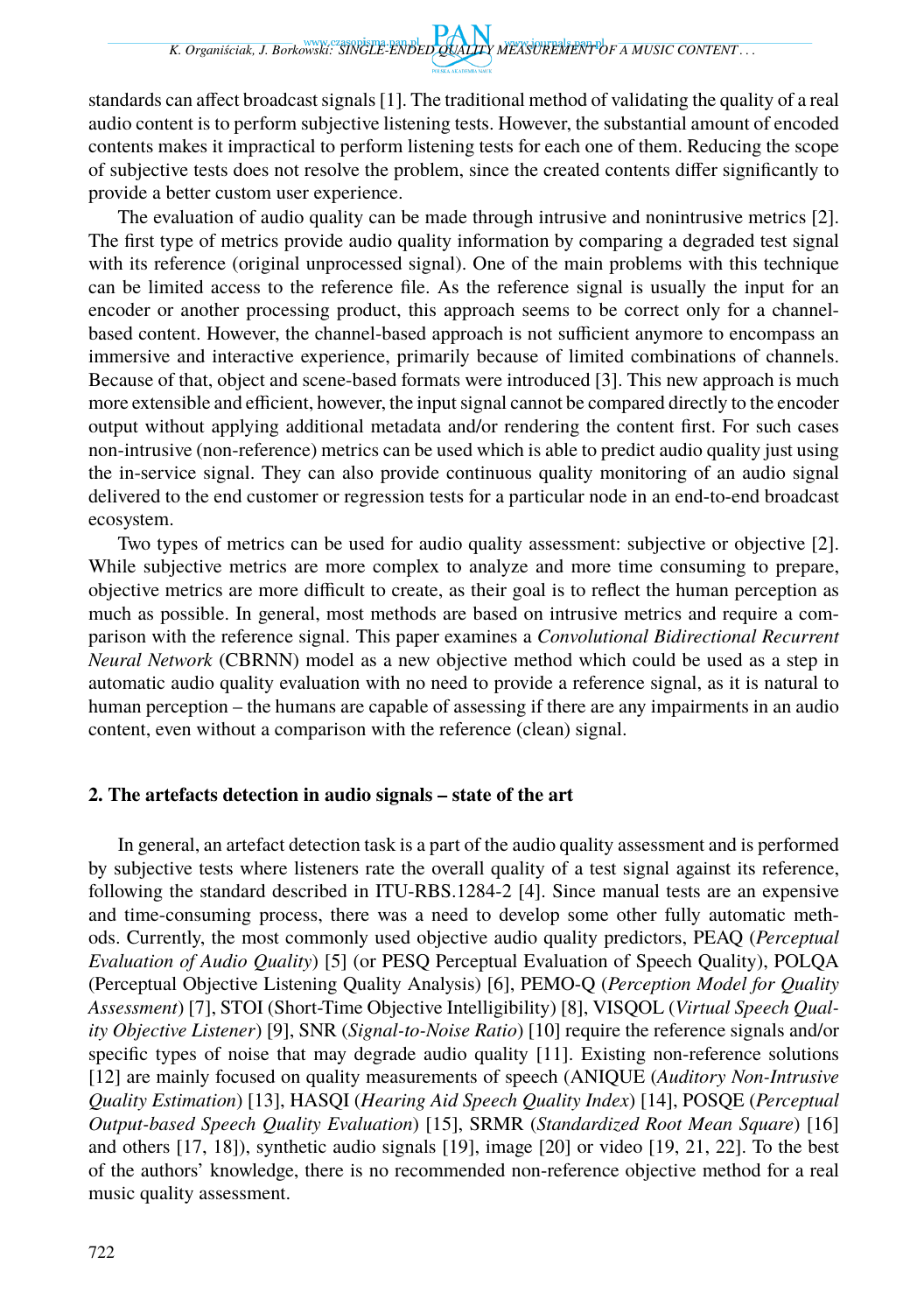*Metrol. Meas. Syst.,*Vol. 27 (2020), No. 4, pp. 721–733 DOI: 10.24425/mms.2020.134849

In the context of this paper artefact detection is the task to find abnormal events in a music content. This detection task is associated with several issues: first, it is impractical to reconstruct all possible audio artefacts, as well as collect all possible music tracks. Second, even during manual listening tests there are some rare cases where a listener is not able to tell if the sound event should be treated as an artefact or rather as an intended music content, in case no reference signal is provided. In this paper, the main focus is to classify artefacts clearly detectable by listening tests (which might be assessed as "very annoying" by unipolar discrete five-grade scale used for subjective assessment of impairment [4]), and examine what is the effectiveness of methods used widely for other sound event detection problems (*e*.g. classification of environmental sounds coming from various sources, such as cars, people or buildings [23]). The problem of environmental sound classification seems to be a little bit different, since the model in that case is trained to recognize the specific environmental patterns and backgrounds sound, which is more repetitive and predictable comparing to the music content. In the case of music, it seems ineffective to teach the model how the music pattern should look like, but rather which events should not be present and if they occur in the signal, how they should be classified. There has been no systematic investigation of convolutional and recurrent neural networks effectiveness for an artefact detection task in a music content. This paper is a study of this problem.

#### *2.1. Statement of the problem*

The Recommendation ITU-R BS.1284-2 [4] for assessment of impairments of audio signal specifies 11 categories which can be used for analysing and classifying the kind of artefact in digital coding or transmission techniques. These also include the typical ones for multichannel audio (like distortion of spatial image quality or correlation effect – *crosstalk*). However, in this study, only mono signals were examined within specific artefacts categories limited to: *quantization defect* (associated with insufficient digital resolution), *distortion of gain characteristics* (changes in the level or dynamic range of source signals, level jumps), *extra sound* (spurious sounds not related to the source material, such as clicks, pops and noise), and *missing sound* (loss of sound components of the source material, glitches).

At the high level, the problem of detecting artefact category can be viewed as a multinomial classification problem, where the classifier function is parametrized by the introduced neural network.

Formally, we assume that  $x \in R_+^{d \times t}$  is the input spectrogram (where *t* is the length of the spectrogram and *d* is the dimension of each frame, *i*.*e*. number of frequency bins in the spectrogram) and  $y \in \{1, \ldots, k\}$  is the corresponding signal category where *k* is the number of classes. Given a training set  $D = \{(x_i, y_i)\}_{i=1}^n$  of *n* pairs of the spectrogram and its corresponding label, the problem of artefacts detection can be formalized as finding a model  $h: R_+^{d \times t} \to \{1, ..., k\}$ which produces class predictions for all instances *x*. The classification model is a probabilistic classifier which assigns to each instance *x* and class *y* a probability estimate  $P(y | x)$  of instance *x* belonging to class y. We use the general maximum-probability rule to generate class labels [24]:

$$
h(x) = \arg\max_{y \in C} P(y | x).
$$
 (1)

We then solve the classification task by generating a classification model based on the supplied training set and a cost-sensitive classification algorithm.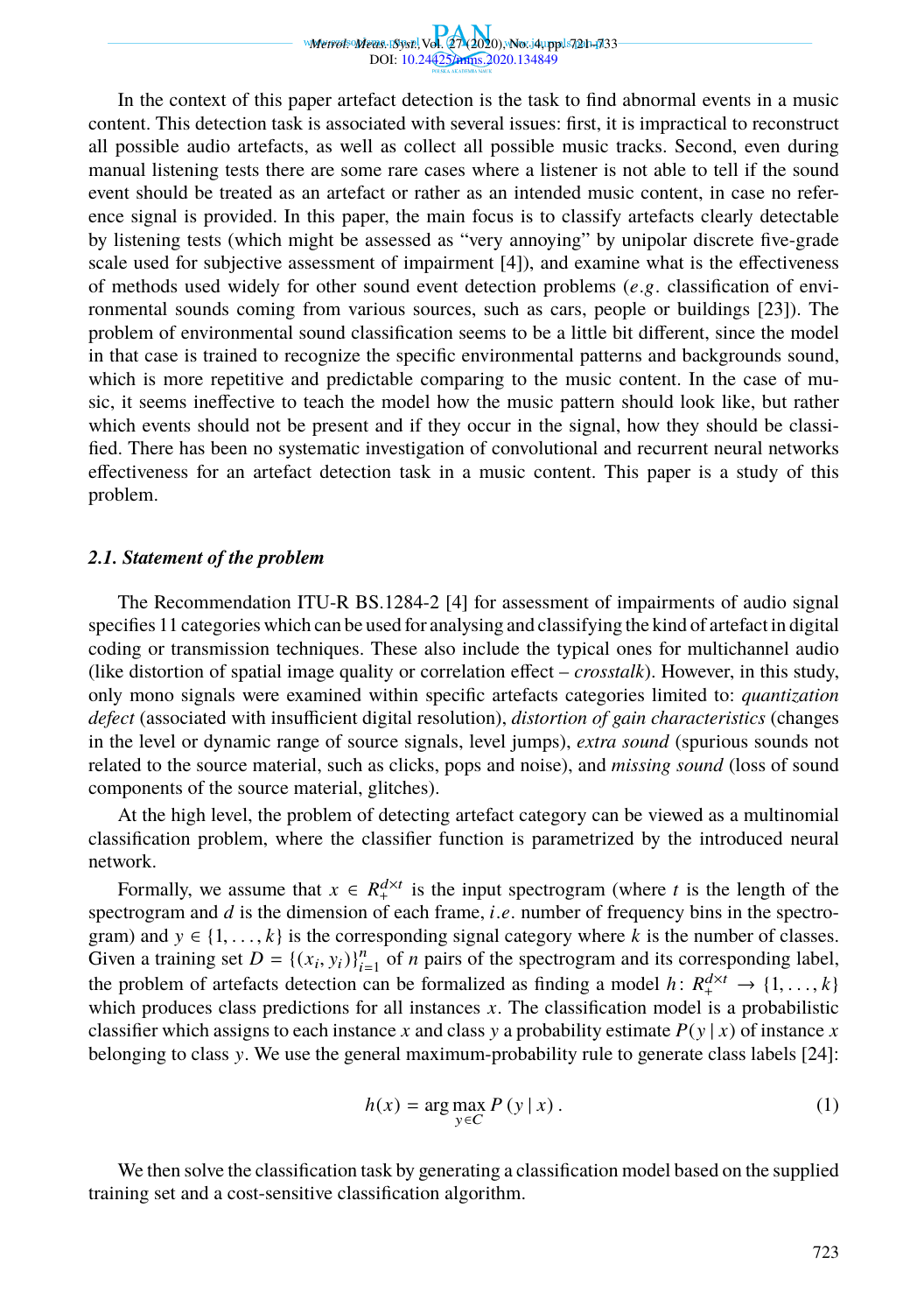## **3. Materials and methods**

The examined model (Fig. 1) is based on convolutional and recurrent neural networks. These types of networks have become popular, due to their high effectiveness, in a general signal processing, especially in an acoustics event detection [25, 26, 27]. Comparing to the traditional neural network, usage of convolutional layers allows to store fewer parameters, because of socalled sparse interactions, accomplished by making a kernel smaller than the input. This reduces the memory requirements and improves the model's statistical efficiency [28].



Fig. 1. A diagram of the examined classification algorithm.

The use of recurrent layers supports modelling sequences, especially popular in many natural language processing tasks. The recurrence embedded in an intelligent modelling pipeline provides a way to extend deep learning to sequential data. This allows to reconstruct time domain dependences, valid for sequential patterns, similarly to a regression analysis.

The model was first trained with Mel-scaled spectrograms, extracted from raw audio samples. Next, we examined, how the efficiency of the model could be improved depending on the number of features and the extraction technique.

## *3.1. Experimental dataset*

To the best of the authors' knowledge, there is no existing official database representing a real music content with different types of artefacts. We decided to reuse the latest benchmark music dataset MUSDB18 [29], available upon request. MUSDB18 is a set of real music tracks which includes ~10h duration of different genres along with their isolated drums, bass, vocals and others.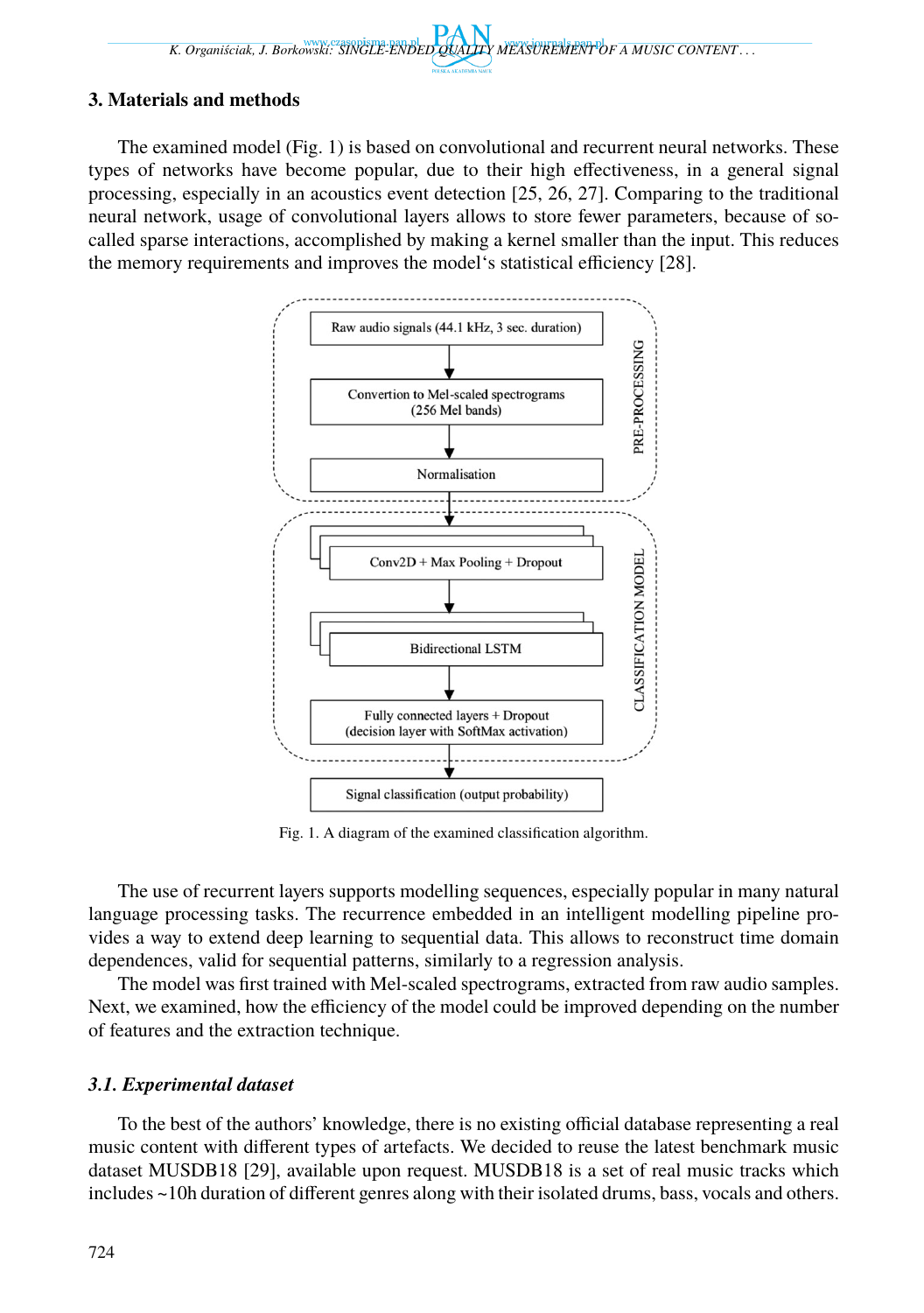*Metrol. Meas. Syst.,*Vol. 27 (2020), No. 4, pp. 721–733 DOI: 10.24425/mms.2020.134849

It is provided in a raw uncompressed format with a sampling rate of 44,100 Hz which results in better audio quality compared to the other existing datasets. For example, GTZAN (2002) [30] with recording samples at 22,050 Hz contains a significant fraction of corrupted files and repeated clips [31], the "Million Song Dataset" (2011) [32] acquired with the same sampling rate 22,050 Hz contains audio features and metadata only, whereas FMA (2017) [33] audio samples are already compressed to MP3 format.

Based on the MUSDB18 dataset, five fully labelled sub-sets were created: one set of clean signals and four sets corresponding to the artefact categories. Four artefact categories were made by modifying the original signals, *i*.*e*. selected types of distortions were added to the base samples – see Fig. 2 and description below:

- *gain distortion*: randomly changing the dynamic range in parts of the signal, each level jump takes at least 20 ms (Fig. 2b presents an example of gain distortion at timestamp 1 sec. and duration  $\approx$  250 ms);
- *missing sound*: samples created by inserting glitches with low-level random noise (up to –50 dBFS); simulating dropped frames and repeating the last valid frame with a variable duration in range 20–100 ms (Fig. 2c presents an example with a single missing frame with duration of 20 ms at timestamp 240 ms);
- *quantisation defect*: converting to bit depth lower than 16 (Fig. 2d shows an example of insufficient bit resolution, sample size significantly reduced (to 8 bits));



Fig. 2. Example model inputs: Mel-scaled spectrograms extracted from audio signals. The first dimension represents time, the second one – frequency and each value corresponds to its power in dB scale. The first spectrogram contains a 3 sec part of "Summerghost" by Leaf, original clean signal from the MUSDB18 dataset (a). The others present selected types of artificially added artefacts: gain distortion (b), missing frame (c), quantisation defect (d), clicks (e) and noise (f).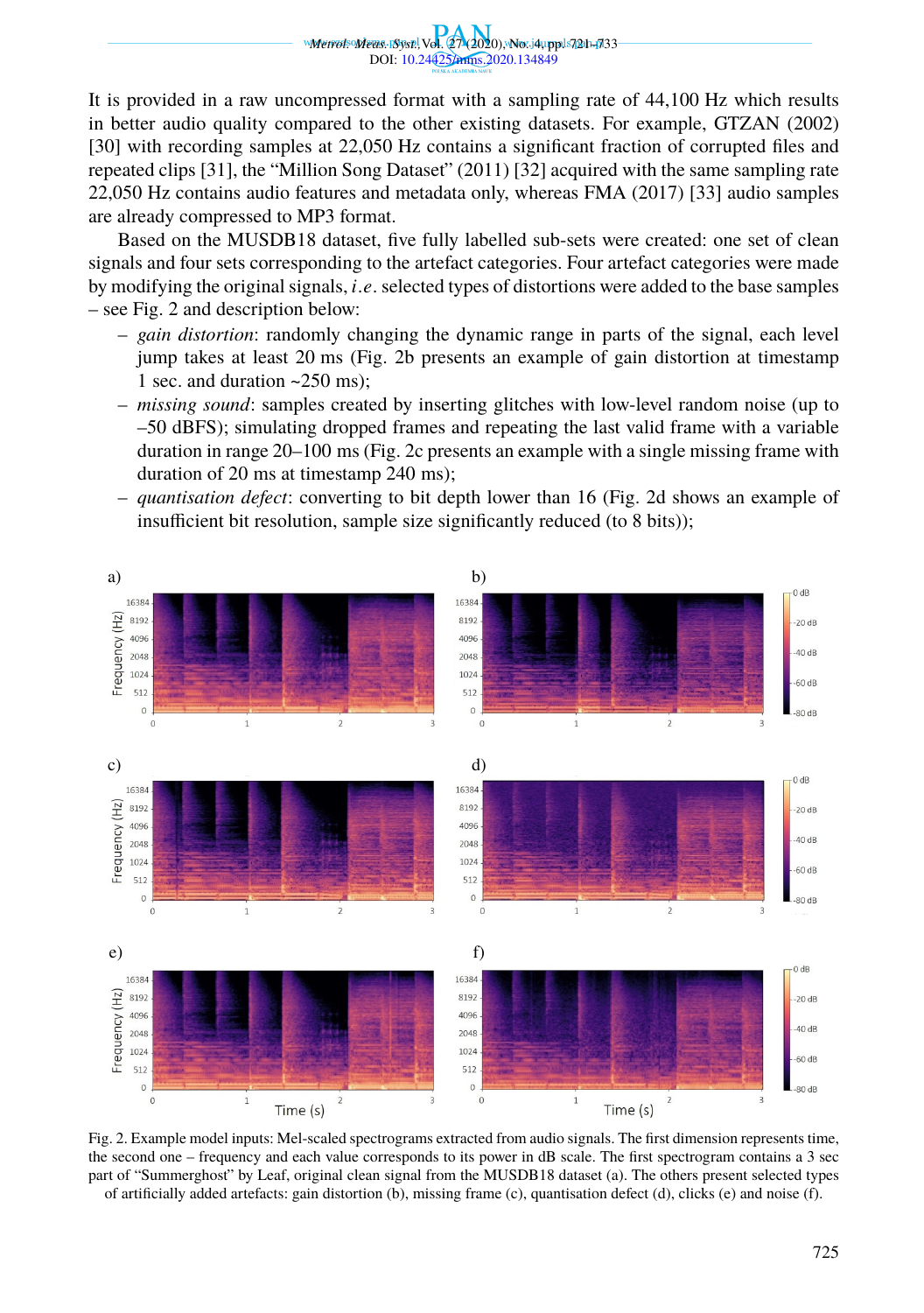– *extra sound (noise)*: mixing a clean signal with generated samples of coloured noise (white, pink, blue, brown, violet) with *Signal-to-Noise Ratio* up to 20 dB; modifying random bits in the signals; combining with real distorted audio samples (additive and burst noise, clicks and pops) from Freesound database [34] (Fig. 2e, f).

The dataset was divided into non-overlapped training, test and validation sets, 60%, 20% and 20% respectively. Currently, there are no distinguished dependencies on a music genre, however, for the future work it would be worth extending the database and analyze the model effectiveness for each music type, separately.

## *3.2. Data pre-processing*

Since the implemented model takes a fixed-size input, the raw audio was divided into 3-seconds chunks. If the last frame was shorter than 3 seconds, it was padded with zeros. According to [23, 26, 35], a different time window is used for audio classification or audio quality measurement task, mostly in range 1–10 seconds. The decision to use 3-seconds chunks is a compromise between reducing the input data complexity and capturing enough audio content and its distortions. In this particular case, signals are long enough to detect an artefact through manual listening tests. The pre-processing stage consists of two phases: spectrograms generation and normalization. First, short-time Fourier transform was performed for each audio sample with a 75% overlap and window size equal to 2048 samples. The spectrograms were created from average power of each band across each signal frame. The power of the obtained spectrum was mapped onto the Mel scale, using triangular overlapping windows with the maximum frequency equal to *fs*/2. All input signals have the same length in the time and frequency domain and were transformed into 256 Mel bands. Each Mel-scaled spectrogram was normalized into ⟨−1, 1⟩ [dB] range.

# *3.3. Methodology*

The evaluated model is purely data-driven, it does not make any assumptions about the signal content. The model consists of three main parts. The architecture of the examined model is as follows (Table 1): first, three convolutional layers with 256 filters are used, each with kernel size 3 [23]. To reduce computational complexity each convolutional layer is followed by max pooling layer and dropout. Following the CNN component, three bidirectional recurrent layers of an LSTM are used, with 128 hidden units, and one dense layer with 64 neurons and drop out. The output layer comprises of 5 nodes (equal to the number of recognized categories). To handle number of classes *k*, the *SoftMax* activation function was used:

$$
\sigma(z_i) = \frac{\exp(z_i)}{\sum_{p=1}^K \exp(z_p)} \quad (i = 1, \dots, k),
$$
\n(2)

where  $\sigma(z_i)$  is the activation function on the output nodes. Since  $\sigma(z_i)$  are always positive and their sum is 1, they can be viewed as probabilities, while output nodes with an inserted activation function can be used for probability estimation [36].

The network was fed with 2D feature maps extracted from input signals (Mel-scaled spectrograms where the first dimension represents time, the second dimension represents frequency and each value corresponds to its power on the dB scale). A single-label multiclass classification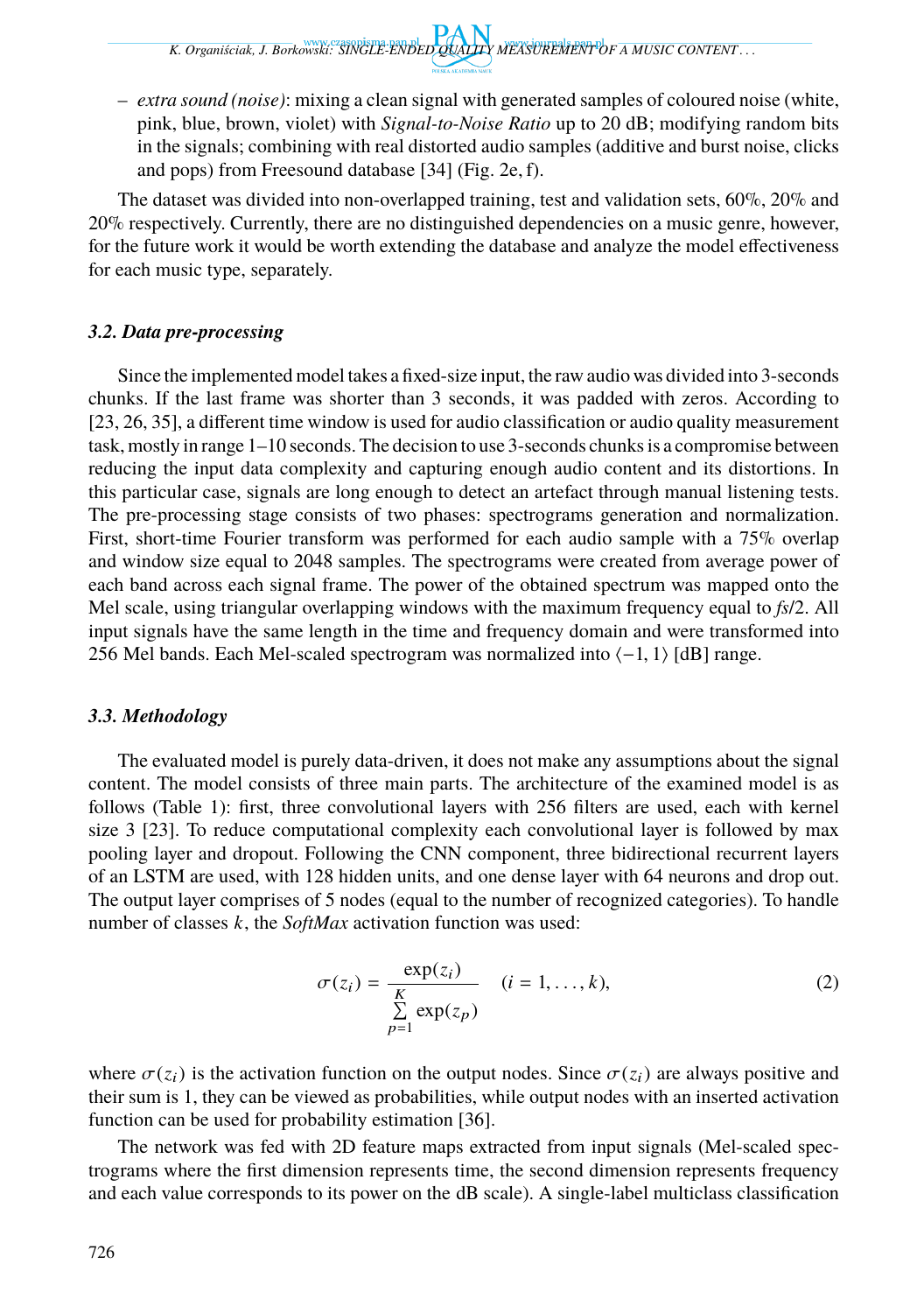*Metrol. Meas. Syst.,*Vol. 27 (2020), No. 4, pp. 721–733 DOI: 10.24425/mms.2020.134849

with one-hot encoding vector was used with a categorical cross-entropy loss [27]:

$$
L = -\frac{1}{N_T} \sum_{n=1}^{N_T} \sum_{i=0}^{2} (t_n)_i \ln \sigma(z_{in}),
$$
\n(3)

where  $N_T$  is a training dataset size and  $t_n$  is a label vector associated with an *n*-th sequence in the training set.

The number of epochs was fixed to 30 with a scheduled learning rate starting from 0.001 to 0.0001. To prevent the model from overfitting, the best model weights were saved for each cycle based on its accuracy on a validation set. The model was evaluated using the Keras framework [37].

| Layer         | # of filters       | Kernel / pool size | <b>Stride</b> | <b>Activation function</b> |  |  |  |
|---------------|--------------------|--------------------|---------------|----------------------------|--|--|--|
| Conv2D        | 256                | (3, 3)             | (1, 2)        | ReLu                       |  |  |  |
| Maxpooling 2D | N/A                | (3, 2)             | N/A           | N/A                        |  |  |  |
| Dropout       | 0.3                |                    |               |                            |  |  |  |
| Conv2D        | 256                | (3, 3)             | N/A           | ReLu                       |  |  |  |
| Maxpooling 2D | N/A                | (1,2)              | N/A           | N/A                        |  |  |  |
| Dropout       | 0.3                |                    |               |                            |  |  |  |
| Conv2D        | 256                | (3, 3)             | N/A           | ReLu                       |  |  |  |
| Maxpooling 2D | N/A                | (1, 4)             | N/A           | N/A                        |  |  |  |
| Dropout       | 0.3                |                    |               |                            |  |  |  |
| Reshaping     | $(86, 4 * 256)$    |                    |               |                            |  |  |  |
| <b>B-LSTM</b> | 128 nodes          |                    |               |                            |  |  |  |
| <b>B-LSTM</b> | 128 nodes          |                    |               |                            |  |  |  |
| <b>B-LSTM</b> | 128 nodes          |                    |               |                            |  |  |  |
| Dense         | 64 nodes<br>ReLu   |                    |               |                            |  |  |  |
| Dropout       | 0.3                |                    |               |                            |  |  |  |
| Dense         | softmax<br>5 nodes |                    |               |                            |  |  |  |

Table 1. The examined model architecture.

## **4. Results**

The first comparison was performed for two different model architectures: *Convolutional Neural Network* (CNN) and *Convolutional Bidirectional Recurrent Neural Network* (CBRNN). The comparison was performed based on the following metrics: specificity, precision, recall, F1-score and (overall) accuracy [38]:

 $\overline{m}$ 

$$
Specificity (TNR) = \frac{TN}{TN + FP},
$$
\n(4)

$$
Precision = \frac{TP}{TP + FP},\tag{5}
$$

$$
Recall = \frac{IP}{TP + FN},\tag{6}
$$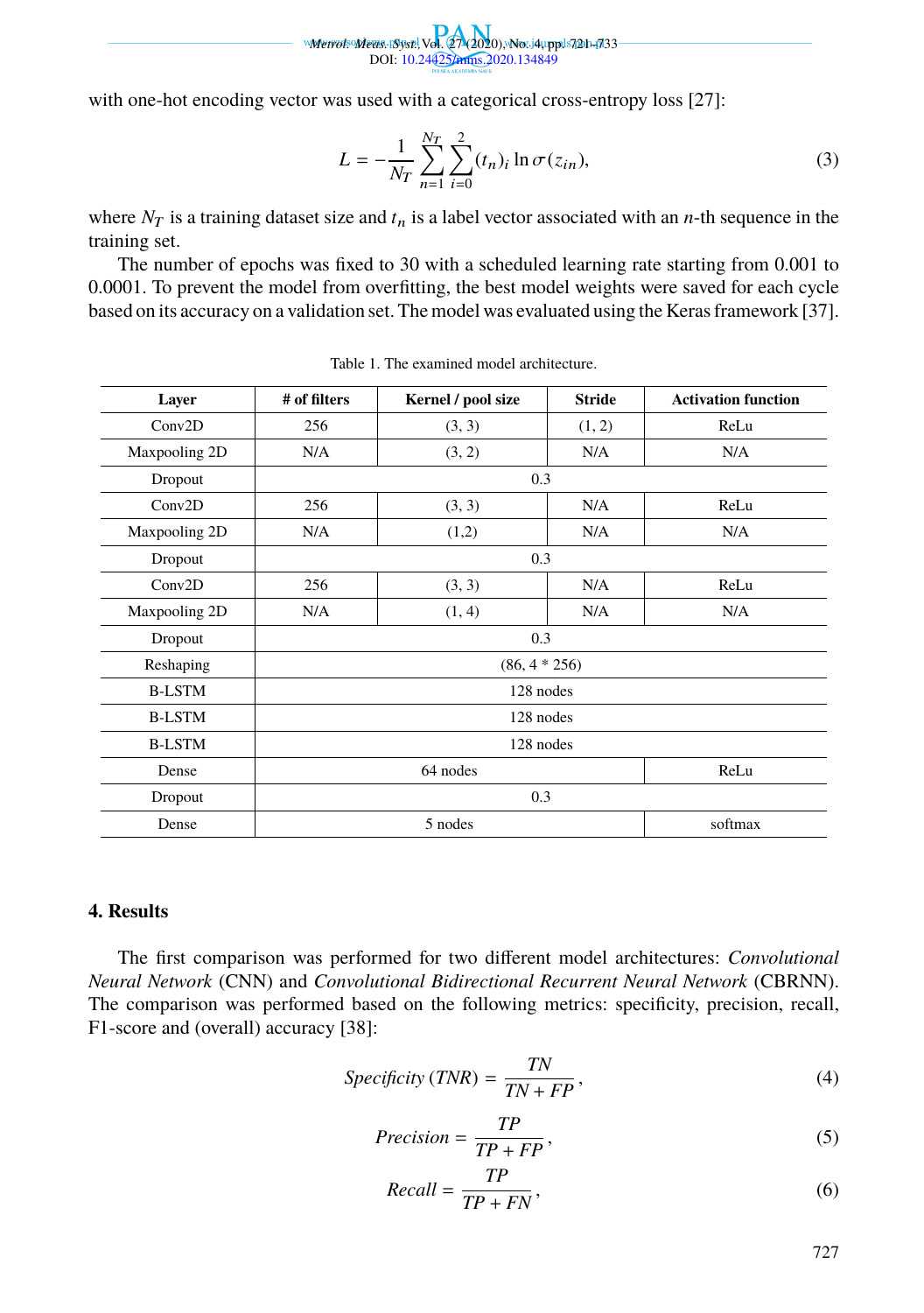$$
Fscore = \frac{2 \cdot Precision \cdot Recall}{Precision + Recall},
$$
\n(7)

$$
Accuracy = \frac{TP + TN}{TP + TN + FP + FN},
$$
\n(8)

where:  $TP$  – true positive (the number of artefacts correctly classified as artefacts);  $FP$  – false positive (the number of samples incorrectly classified as artefacts); *TN* – true negative (the number of samples which were not in the selected artefact category, classified correctly as not this artefact type); *FN* – false negative (the number of samples from different categories classified incorrectly as the selected artefact type). As regards accuracy, the overall result is reported (Table 2).

| Category                   | <b>CNN</b> |        |                | <b>CBRNN</b> |           |        |       |       |
|----------------------------|------------|--------|----------------|--------------|-----------|--------|-------|-------|
|                            | precision  | recall | F <sub>1</sub> | <b>TNR</b>   | precision | recall | F1    | TNR   |
| Clean signals              | 0.542      | 0.703  | 0.612          | 0.851        | 0.635     | 0.748  | 0.687 | 0.893 |
| <b>Quantisation defect</b> | 0.997      | 0.900  | 0.946          | 0.999        | 0.999     | 0.899  | 0.946 | 0.999 |
| Gain distortions           | 0.657      | 0.611  | 0.633          | 0.920        | 0.764     | 0.744  | 0.754 | 0.943 |
| Extra sound (noise)        | 0.984      | 0.729  | 0.838          | 0.997        | 0.990     | 0.784  | 0.875 | 0.998 |
| Missing sound              | 0.657      | 0.611  | 0.876          | 0.951        | 0.841     | 0.973  | 0.902 | 0.954 |
| Overall accuracy $[\%]$    | 77.5       |        |                | 83.0         |           |        |       |       |

Table 2. Classification performance measured for various model architectures used in studies.

The comparison was performed using the same test dataset and the same feature extraction technique – spectrograms scaled to 256 Mel bands. The results (Table 2) show that the usage of bidirectional LSTM layers increases values of almost all metrics. Based on F1-score, the CBRNN model was significantly better for four categories of signals, one of them (*quantisation defect*) remained unchanged. The highest improvement was achieved for *gain distortion* (value increased by 0.121). For other categories, *clean signals, extra sound* (*noise*), *missing sound*, the difference is also noticeable (0.075, 0.037 and 0.026 respectively). The overall accuracy score was raised from 77.5% to 83%.

The next experiments examined model efficiency in terms of the number of input features and their contents. Namely, for sound event classification, usage of 40 Mel bands per frame results in an appropriate model evaluation [23]. However, in the case of analysis of music, it is not enough to get the proper amount of information. Comparing 40, 128 and 256 Mel bands per frame, only the last value resulted in a sufficiently good model evaluation. To improve the effectiveness of the model, two additional input features were examined (Table 3): *Zero Crossing Rate* (ZCR)

| Category                            | Mel-scaled spectrogram +<br><b>Zero crossing rate</b> |        |       | Mel-scaled spectrogram +<br><b>Spectral contrast</b> |           |        |       |       |
|-------------------------------------|-------------------------------------------------------|--------|-------|------------------------------------------------------|-----------|--------|-------|-------|
|                                     | precision                                             | recall | F1    | <b>TNR</b>                                           | precision | recall | F1    | TNR   |
| Clean signals                       | 0.637                                                 | 0.777  | 0.700 | 0.889                                                | 0.775     | 0.969  | 0.861 | 0.930 |
| <b>Ouantisation</b> defect          | 0.999                                                 | 0.899  | 0.946 | 0.999                                                | 0.999     | 0.899  | 0.946 | 0.999 |
| Gain distortions                    | 0.765                                                 | 0.752  | 0.758 | 0.942                                                | 0.949     | 0.935  | 0.942 | 0.988 |
| Extra sound (noise)                 | 0.989                                                 | 0.796  | 0.882 | 0.998                                                | 0.987     | 0.800  | 0.884 | 0.997 |
| Missing sound                       | 0.886                                                 | 0.967  | 0.924 | 0.969                                                | 0.918     | 0.967  | 0.942 | 0.978 |
| Overall accuracy $\lceil \% \rceil$ | 83.8                                                  |        |       | 91.4                                                 |           |        |       |       |

Table 3. Performance of CBRNN results depending on the extracted input features.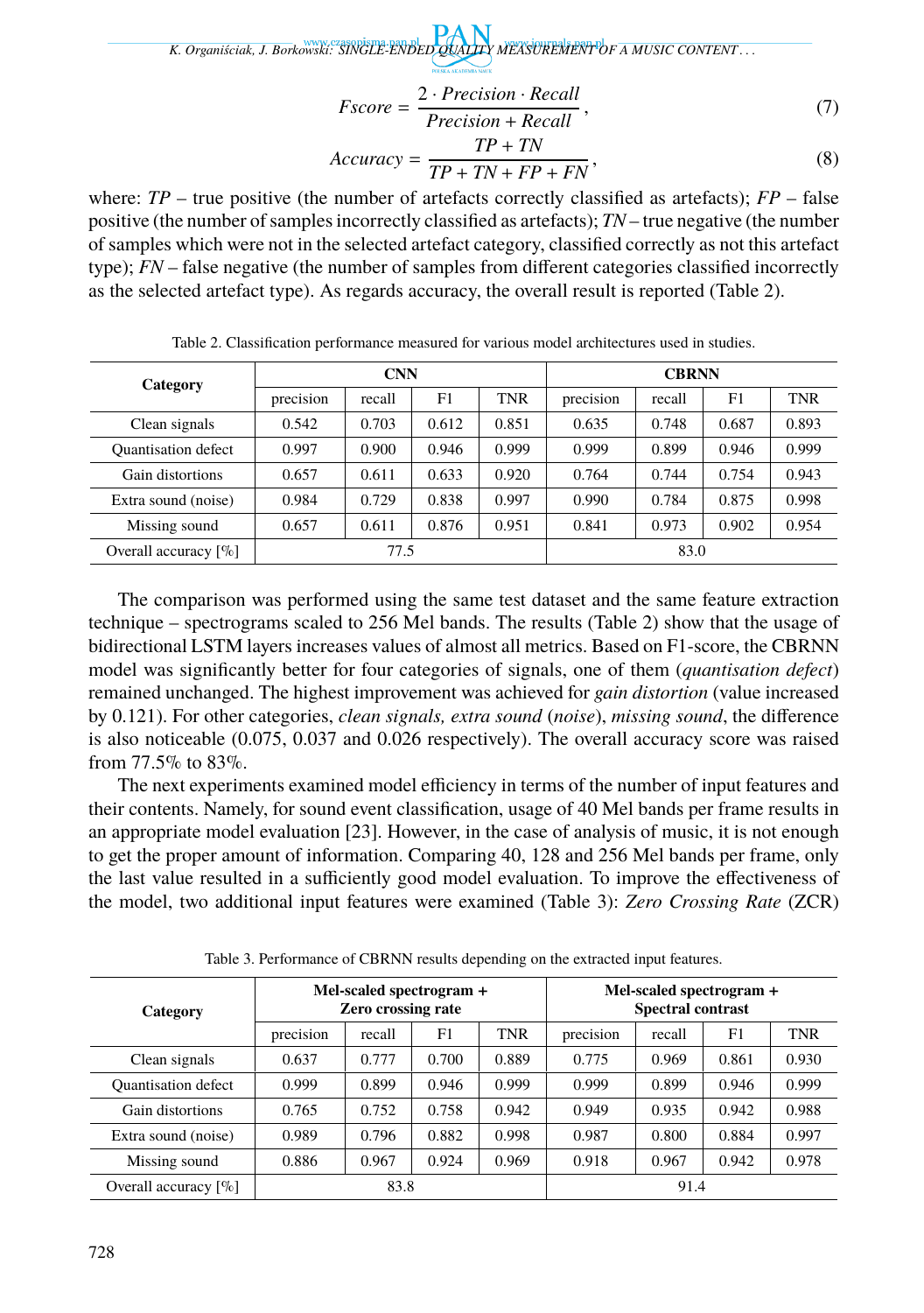

and *Spectral Contrast*. The first one represents the noisiness of sound – a higher value means more noise in the signal [39]. The second feature – *Spectral Contrast* – widely used in a music classification, finds the difference between spectral peaks and spectral valleys for each sub-band (6 in this case) [40]. Comparing to the previous results, when only spectrograms with 256 Mel bands were used (Table 2), the addition of the first feature improved the overall accuracy only by 0.8 percentage points, while the *Spectral Contrast* information increased it by 8.4 percentage points. In this case, the achieved increase of F1-score is as follows: 0.188 for *gain distortion*, 0.174 for *clean signals*, 0.040 and 0.009 for *extra noise* and *missing sound* respectively.

To examine the impact of these additional features, a transfer learning was involved, where the existing CBRNN model was used as an integrated feature extractor. The pre-trained CBRNN model (without the last classification layer) was integrated into two new models. The first one (Table 4) uses a single Bidirectional LSTM layer with 128 units to process ZCR data. The output of this layer is concatenated to features extracted by the pre-trained CBRNN from Mel-scaled spectrograms. Similarly, to the main model, there is one following dense layer with 64 neurons and a decision layer which consists of five nodes. The input layer of the next model (Table 5) consists of a single convolutional layer followed by max pooling, dropout and also a single Bidirectional LSTM, to process *Spectral Contrast* inputs. Layers and weights of the pre-trained model were frozen during the second training.

| Layer         | <b>Nodes</b>     | <b>Activation</b><br>function | <b>Pre-trained</b><br><b>CBRNN</b> |  |  |  |  |
|---------------|------------------|-------------------------------|------------------------------------|--|--|--|--|
| <b>B-LSTM</b> | 128 nodes        |                               | (features extractor)               |  |  |  |  |
| Concatenate   |                  |                               |                                    |  |  |  |  |
| Dense         | 64 nodes<br>ReLu |                               |                                    |  |  |  |  |
| Dropout       | 0.3              |                               |                                    |  |  |  |  |
| Dense         | 5 nodes          | softmax                       |                                    |  |  |  |  |

Table 4. Model integrating an additional Zero Crossing Rate feature extractor and the pre-trained CBRNN.

| Table 5. Model integrating an additional Spectral Contrast feature extractor and the pre-trained CBRNN. |  |  |
|---------------------------------------------------------------------------------------------------------|--|--|
|                                                                                                         |  |  |

| Layer         | # of filters | Kernel /<br>pool size | <b>Stride</b> | <b>Activation</b><br>function |                                      |  |  |
|---------------|--------------|-----------------------|---------------|-------------------------------|--------------------------------------|--|--|
| Conv2D        | 256          | (3, 3)                | ReLu          | <b>Pre-trained</b>            |                                      |  |  |
| Maxpooling 2D | N/A          | (3, 2)                | N/A           | N/A                           | <b>CBRNN</b><br>(features extractor) |  |  |
| Dropout       |              | 0.3                   |               |                               |                                      |  |  |
| Reshaping     |              |                       |               |                               |                                      |  |  |
| <b>B-LSTM</b> |              |                       |               |                               |                                      |  |  |
| Concatenate   |              |                       |               |                               |                                      |  |  |
| Dense         | 64 nodes     |                       |               |                               | ReLu                                 |  |  |
| Dropout       | 0.3          |                       |               |                               |                                      |  |  |
| Dense         | 5 nodes      |                       |               |                               | softmax                              |  |  |

#### *4.1. Analysis of misclassified samples*

A correct decision if a signal contains an artefact or not is the most critical from the monitoring and regression tests perspective. A classification which kind of artefact was detected is a matter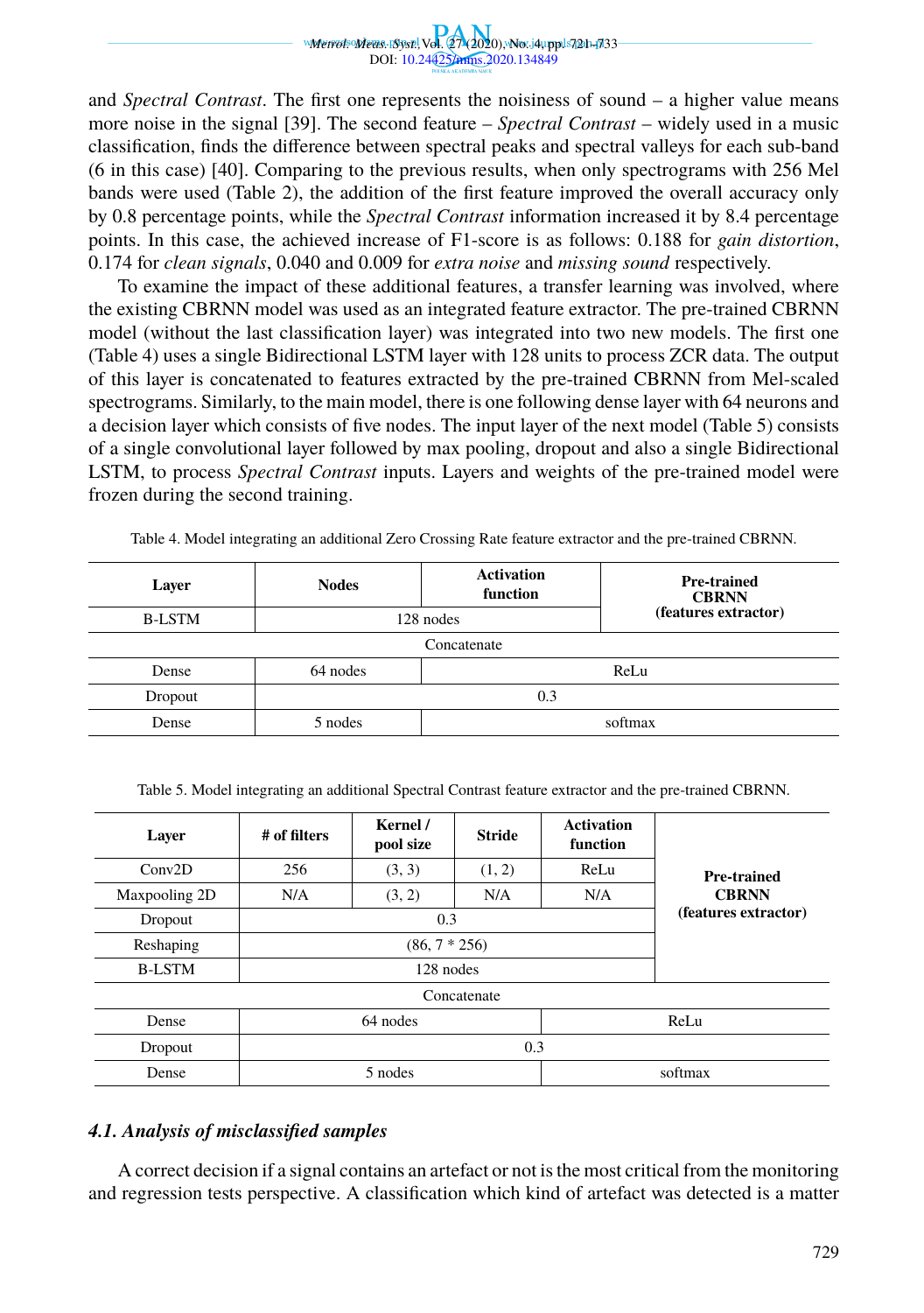of secondary importance, however, this categorization helps us predict which artefacts are most problematic to detect in the designed methodology. The highest false-positive rates occur for clean signals (0.1074) and gain distortions (0.0573). Usage of the *Spectral Contrast* feature reduces these values to 0.0703 and 0.0124 respectively. The highest false-negative rate occurs for gain distortion (0.2559), but also clean signals and signals with extra sound (noise) are significantly affected by this error (0.2525 and 0.2164 respectively). These are also reduced by the additional feature to (0.2482, 0.2233 and 0.2040).

However, they still need to be improved in the feature work on the final product. In the ideal scenario, we would like to achieve the error value close to zero. The algorithm seems to work well for the other basic artefacts examined in this paper. In the light of this, our future work will focus on improving the effectiveness of the model for clean signals, gain distortions and extra sound (noise). The possible solutions for this misclassification would be: 1) extracting additional features; 2) adding multi-label classification; 3) extending the database to include more music samples, especially with an electronic and synthetic content.

#### **5. Conclusions and summary**

The goal of this work was to develop a prototype model for the artefact detection in a realworld music content. The provided performance measurements can constitute a basis for further research. The described topic is often perceived to be identical with a standard acoustic event detection problem (like environmental sound classification), however, the results show that in this case more detailed features are required to effectively evaluate the model. The analysis has also shown that the presented CBRNN method with a transfer learning (additional features) results in considerably better performance than the other objective benchmark method presented in this paper. Comparing to the standard CNN, the overall classification accuracy is 7.1% higher. Also, the results show that the current algorithm and selected hyperparameters perform best using Mel-scaled spectrograms with at least 256 filters and addition of *Spatial Contrast* information as input features.

The current implementation covers only selected audio artefacts. The future work will focus on extending the database to reduce false-positive and false-negative errors (especially for clean signals) and recognize more distortions. The actual database was prepared based on the MUSDB18 which includes ~10 h duration of music content. A similar amount of data is referred to in some existing publications regarding audio classification, *e*.g. [26]. This seems to be sufficient on the prototype examination level, especially for a very limited number of kinds of artefacts. However, the prospective goal is to provide a much more extended dataset. To exploit the full capability of the latest deep learning techniques and improve the model effectiveness of classification, a dataset exceeding 5000 hours would be preferable [4[1\]. This may increase the model accu](https://doi.org/10.1515/mms-2017-0050)racy and reliability, especially for more complex scenarios. Since the main focus of this work was to classify very basic artefacts, clearly detectable in listening tests (assessed as "very annoying" by unipolar discrete five-grade scale used for subjective assessment of impairment [4]), the other future goal would be to extend the model and perform experiments for more subtle, real impairments and to improve the robustness for such content.

### **References**

<sup>[1]</sup> Gilski, P., & Stefański, J. (2017). Transmission Quality Measurements in DAB+ Broadcast System. *Metrology and Measurement Systems, 24*(4), 675–683. https://doi.org/10.1515/mms-2017-0050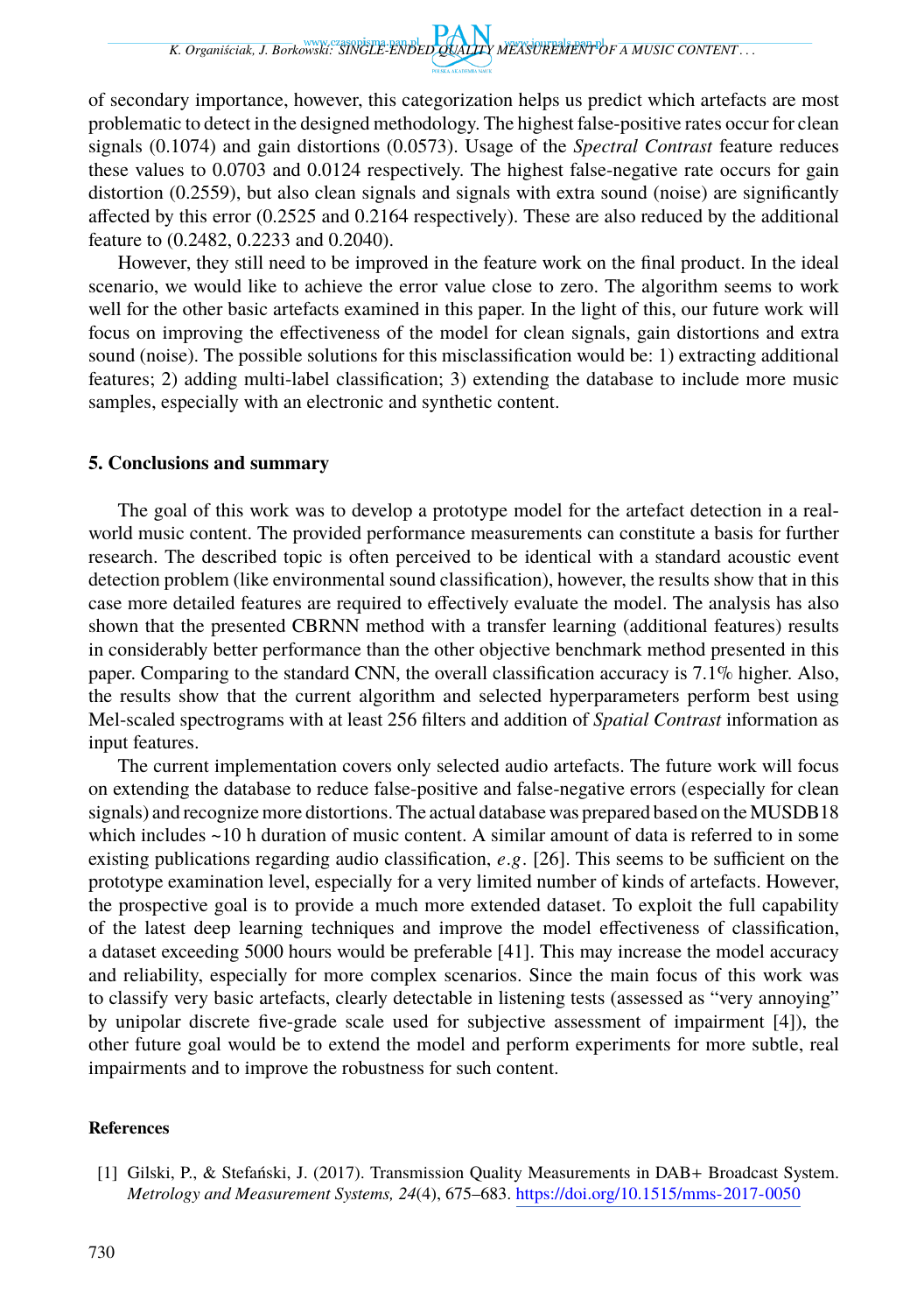

- [2] Rix, A. W., Beerends, J. G., Kim, D. S., Kroon, P., & Ghitza, O. (2006). Objective assessment of speech and audio quality – technology and applications. *IEEE Transactions on Audio, Speech, and Language Processing, 14*(6), 1890–1901. [https://doi.org/10.1109/TASL.2006.883260](https://www.itu.int/rec/T-REC-P.863-201101-S/en)
- [3] International Telecommunication Union. (2017). *Audio Definition Model* (Recommendation ITU-R BS.2076-1). https://www.itu.int/rec/R-REC-BS.2076-1-201706-S/en
- [4] [International Telecommunication Union. \(](https://doi.org/10.1109/TBC.2017.2704421)2019). *General methods for the subjective assessment of sound quality* (Recommendation ITU-R BS.1284-2). https://www.itu.int/rec/R-REC-BS.1284-2- 201901-I/en
- [5] Thiede, T., Treurniet, W. C., [Bitto, R., Schmidmer, C., Sporer, T., Beerend](https://doi.org/10.1109/TASL.2011.2114881)s, J. G., & Colomes, C. (2000). PEAQ-The ITU standard for objective measurement of perceived audio quality. *Journal of the Audio Engineering Society, 48*(1–2), 3–29.
- [6] International Telecom[munication Union. \(2011\).](https://doi.org/10.1121/1.4921674) *Perceptual Objective Listening Quality Assessment* (Recommendation ITU-T P.863 ). https://www.itu.int/rec/T-REC-P.863-201101-S/en.
- [7] Sloan, C., Harte, N., Kelly, D., Kokaram, A. C., & Hines, A. (2017). Objective assessment of per[ceptual audio quality using ViSQOLAudio](https://doi.org/10.1109/TASL.2006.872621). *IEEE Transactions on Broadcasting, 63*(4), 693–705. https://doi.org/10.1109/TBC.2017.2704421
- [8] Taal, C. H., Hendriks, R. C., Heusdens, R., & Jensen, J. (2011). An algorithm for intelligibility prediction of time–frequency weighted noisy speech. *[IEEE Transactions o](https://doi.org/10.1145/2502081.2502106)n Audio, Speech, and Language Processing, 19*(7), 2125–2136. https://doi.org/10.1109/TASL.2011.2114881
- [9] Hines, A., Gillen, E., Kelly, D., Skogl[und, J., Kokaram, A., & Harte, N. \(2015\). ViSQ](https://doi.org/10.1109/ACCESS.2017.2750918)OLAudio: An objective audio quality metric for low bitrate codecs. *The Journal of the Acoustical Society of America, 137*(6), EL449–EL455. https://doi.org/10.1121/1.4921674
- [10] Plapous, C., Marro, C., & Scalart, P. (2006). Improved Signal-to-Noise Ratio Estimation for Speech Enhancement. *IEEE Transactions on Audio[, Speech, and Language Processing, 14](http://www.aes.org/e-lib/browse.cfm?elib=15451)*(5), 2098–2108. https://doi.org/10.1109/TASL.2006.872621
- [11] Li, Z., Wang, J. C., Cai, J., Duan, Z., Wang, H. M., & Wang, Y. (2013). Non-reference audio quality assessment for online live music recordings. *Proceedings [of the 21st ACM international conference on](https://doi.org/10.1007/s11760-008-0092-1) Multimedia*, Spain, 63–72. https://doi.org/10.1145/2502081.2502106
- [12] Akhtar, Z., & Fal[k, T. H. \(2017\). Audio-visual multimedia qu](https://doi.org/10.1109/TASL.2010.2052247)ality assessment: A comprehensive survey. *IEEE Access, 5*, 21090–21117. https://doi.org/10.1109/ACCESS.2017.2750918
- [13] Doh-Suk, K. (2005). ANIQUE: An auditory model for single-ended speech quality estimation. Speech and Audio Processing. *IEEE Transactions, 13*(5), 821–831. [https://doi.org/10.1109/TSA.200](https://doi.org/10.1007/s11277-016-3746-2)5.851924
- [14] Kates, J. M., & Arehart, K. H. (2010). The hearing-aid speech quality index (HASQI). *Journal of the Audio Engineering Society, 58*(5), 363–381. http://www.aes.org/e-lib/browse.cfm?elib=15451.
- [15] [Mahdi, E. A., & Picovici, D. \(2010\). New](https://doi.org/10.1109/TASL.2006.883253) single-ended objective measure for non-intrusive speech quality evaluation. *Signal, Image Video Process, 4*, 23–38. https://doi.org/10.1007/s11760-008-0092-1
- [16] Falk, T. H., Zheng, C., & Chan, W. Y. (2010). A non-intrusive quality and intelligibility measure of reverberant and dereverberated speech. *IEEE Transactions on Audio, Speech, Language Processing, 18*(7), 1766–1774. https://doi.org/10.1109/TASL.2010.2052247
- [17] Orcik, L., Voznak, M., Rozhon, J., Rezac, F., Slachta, J., Toral-Cruz, H., & Lin, J. C. W. (2017). Prediction of speech quality based on resilient backpropagation artificial neural network. *Wireless Personal Communications, 96*(4), 5375–5389. https://doi.org/10.1007/s11277-016-3746-2
- [18] Falk, T. H., & Chan, W. Y. (2006). Single-ended speech quality measurement using machine learning methods. *IEEE Transactions on Audio, Speech, and Language Processing, 14*(6), 1935–1947. https://doi.org/10.1109/TASL.2006.883253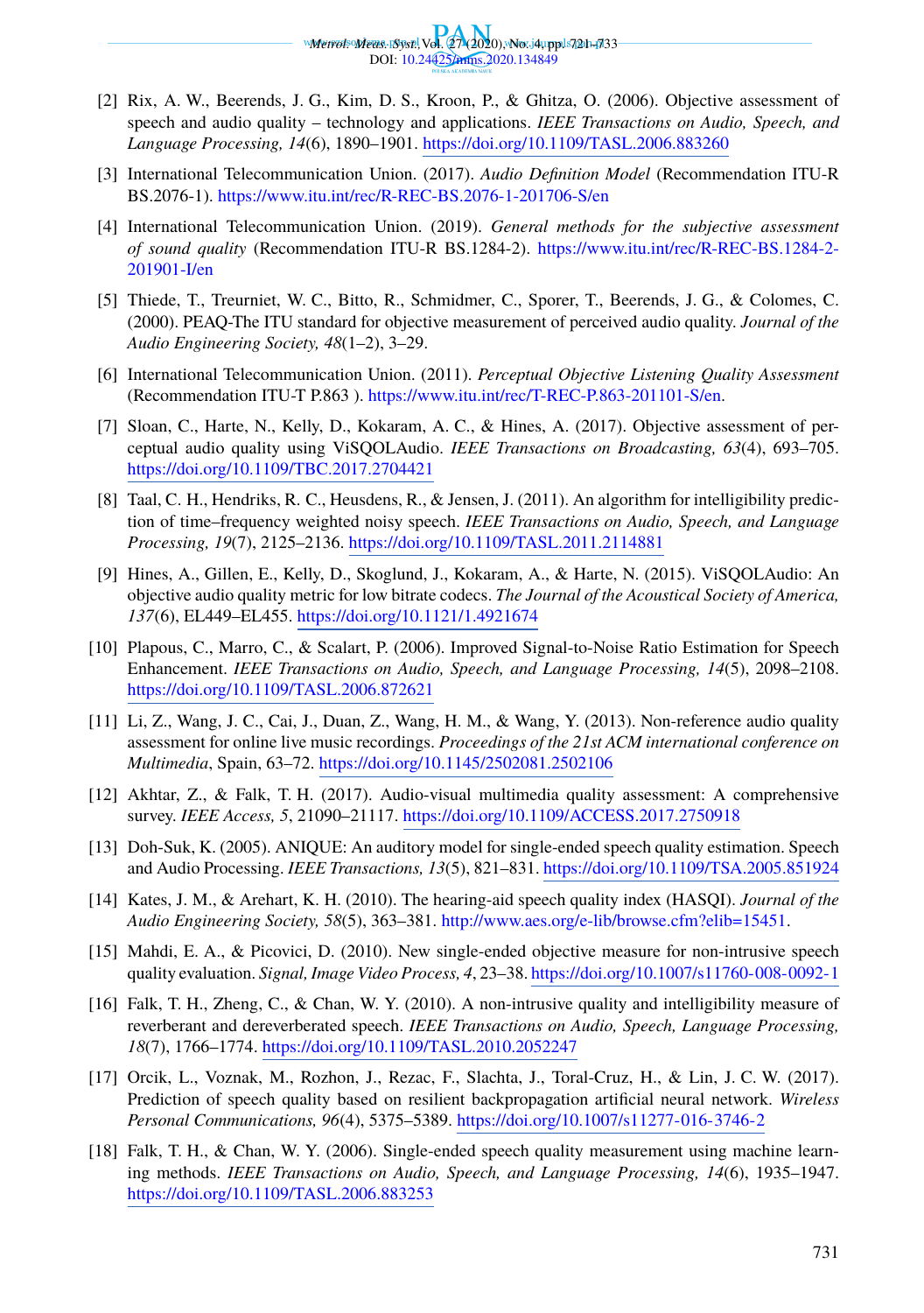- [19] Babić, D., Pul, M., Vranješ, M., & Peković, V. (2017, October). Real-time audio and video artifacts detection tool. *International Conference on Smart Systems and Technologies (SST)*, Croatia, 251–256. https://doi.org/10.1109/S[ST.2017.8188704](https://doi.org/10.1145/2964284.2964302)
- [20] Shen, J., Li, Q., & Erlebacher, G. (2011). Hybrid no-reference natural image quality assessment of noisy, blurry, JPEG2000, and JPEG images. *IEEE Transactions on Image Processing, 20*(8), 2089– 2098. https://doi.org/10.1109/TIP.2011.2108661
- [21] [Li, Y., Po, L. M., Cheung, C. H., Xu, X., F](https://doi.org/10.1109/ICASSP.2019.8682909)eng, L., Yuan, F., & Cheung, K. W. (2015). Noreference video quality assessment with 3D shearlet transform and convolutional neural networks. *IEEE Transactions on Circuits and Systems for Video Technology, 26*(6), 1044–1057. https://doi.org/10.1109/TCSVT.2015.2430711
- [22] Chen, C., Izadi, M., & Kokara[m, A. \(2016, October\). A perceptual quality metr](https://doi.org/10.1109/ICASSP.2018.8462155)ic for videos distorted by spatially correlated noise. *Proceedings of the 24th ACM international conference on Multimedia*, Netherlands, 1277–1285. https://doi.org/10.1145/2964284.2964302
- [23] Jung, S., Pa[rk, J., & Lee, S. \(2019\). Polyphonic sound even](https://doi.org/10.23919/EUSIPCO.2018.8553247)t detection using convolutional bidirectional lstm and synthetic data-based transfer learning. *ICASSP 2019-2019 IEEE International Conference on Acoustics, Speech and Signal Processing (ICASSP)*, United Kingdom, 885-889. https:/[/doi.org/10.1109/ICASSP.2019.8682909](https://doi.org/10.1109/MLSP.2018.8516920)
- [24] Cichosz, P. (2015). *Data Mining Algorithms: Explained Using R*. John Wiley & Sons.
- [25] Zhao, H., Zarar, S., Tashev, I., & Lee, C. H. (2018). Convolutional-Recurrent Neural Networks for Speech Enhancement. *[IEEE International Conference on](https://doi.org/10.5281/zenodo.1117372) Acoustics, Speech and Signal Processing (ICASSP)*, Canada, 2401–2405. https://doi.org/10.1109/ICASSP.2018.8462155
- [26] Sang, J., Park, S., & Lee, J. (2018). Convolutional recurrent neural networ[ks for urban sound clas](https://doi.org/10.1080/09298215.2014.894533)[sification using raw wa](https://doi.org/10.1080/09298215.2014.894533)veforms. *26th European Signal Processing Conference (EUSIPCO)*, Italy, 2444–2448. https://doi.org/10.23919/EUSIPCO.2018.8553247
- [27] Portsev, R. J., & Makarenko, A. V. (2018). Convolutional Neural Networks for Noise Signal Recognition. *IEEE 28th International Workshop on Machine Learning for Signal P[rocessing \(MLSP\)](https://doi.org/10.1145/2911451.2914700)*, Denmark. [https://doi.o](https://doi.org/10.1145/2911451.2914700)rg/10.1109/MLSP.2018.8516920
- [28] Goodfellow, I., Bengio, Y., & Courville, A. (2017). *Deep Learning. London*. The MIT Press.
- [29] Rafii, Z., Liutkus, A., Stöter, F. R., Mimilakis, S. I., Bittner, R. (2018). *The MUSDB18 corpus for music separation*. [https://doi.org/10.5281/zenodo.](https://doi.org/10.7916/D8NZ8J07)1117372
- [30] Sturm, B. L. (2014). The state of the art ten years after a state of the art: Future research in music information retrieval. *Journal of New Music Research, 43*(2), 147–172. https://doi.org/10.1080/ [09298215.2014.894533](https://arxiv.org/abs/1612.01840)
- [31] Lu, Y. C., Wu, C. W., Lu, C. T., & Lerch, A. (2016, July). An unsupervised approach to anomaly detection in music datasets. *Proceedings of the 39th International ACM SI[GIR conference on Re](https://doi.org/10.1145/2502081.2502245)[search and Develo](https://doi.org/10.1145/2502081.2502245)pment in Information Retrieval*, United States, 749–752. https://doi.org/10.1145/ 2911451.2914700
- [32] Bertin-Mahieux, T., Ellis, D. P. W., Whitman, B., & Lamere, P. (2011). The Million Song Dataset. *Proceedings of the 12th International Society for Music Information Retrieval Conference (ISMIR)*, United States. https://doi.org/10.7916/D8NZ8J07
- [33] Defferrard, M., Benzi, K., Vandergheynst, P., & Bresson, X. (2017). FMA: A Dataset For Music Analysis. *18th International Society for Music Information Retrieval Conference (ISMIR)*, China. https://arxiv.org/abs/1612.01840.
- [34] Font, F., Roma, G., & Serra, X. (2013). Freesound technical demo. *Proceedings of the 21st ACM international conference on Multimedia (MM '13)*, New York, 411–412. https://doi.org/10.1145/ 2502081.2502245